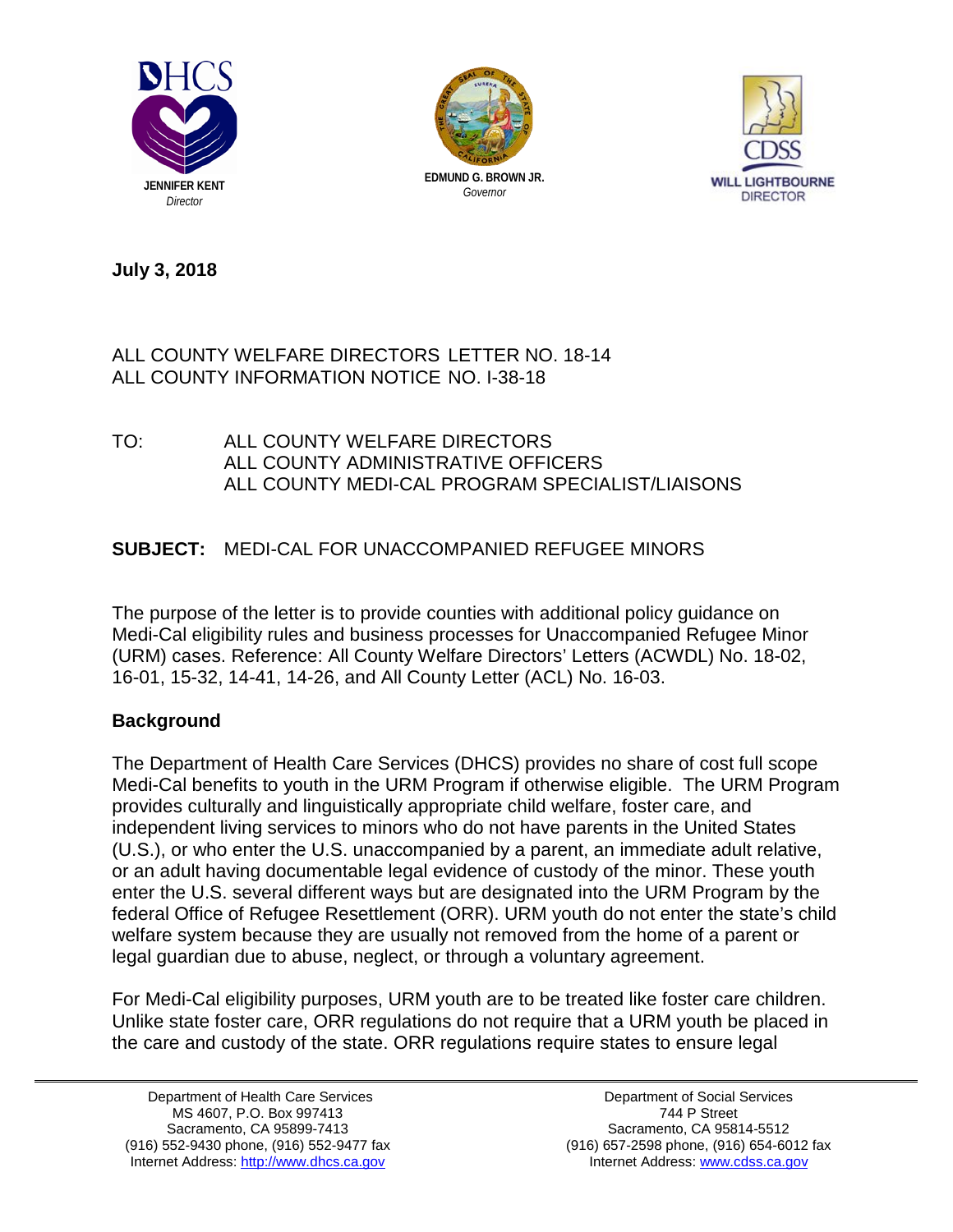responsibility, including legal custody and/or guardianship, is established for each URM youth in accordance with applicable state law (45 C.F.R. § 400.115(a)). Currently, the state has three URM Program service providers who contract with the California Department of Social Services (CDSS):

- Catholic Charities of Santa Clara County (CCSCC)
- Crittenton Services for Children and Families (Crittenton) in Orange County
- International Christian Adoptions (ICA) in Sacramento County

These service providers may place youth who are in the federal URM Program with certified foster parents in neighboring counties.

## **URM Application Process**

Social workers from CCSCC, Crittenton, or ICA submit Medi-Cal applications to the appropriate county social services agency on behalf of children placed with their agency in the URM Program. Typically, Medi-Cal applications that are mailed in will be accompanied by a coversheet that identifies the applying individual as a representative of CCSCC, Crittenton, or ICA. In addition, the application needs to include an approval letter from ORR to confirm that the child is a federal URM Program participant if the child is in any of the following immigration statuses:

- Asylee
- Cuban/Haitian entrant
- Victim of human trafficking (T visa)
- Non-citizen victims of domestic violence and other serious crimes who have been granted a U visa
- Youth who have been granted Special Immigrant Juvenile Status

The ORR does not provide URM youth who are in refugee status with an approval letter. The social worker will provide a verification letter from the CDSS as proof of URM Program eligibility for refugees.

Because URM youth are to be treated like foster care children for Medi-Cal eligibility purposes, the Medi-Cal application must include the following:

- A completed MC 250/MC 250A form
- A copy of the URM Designation letter from ORR or URM Approval letter from CDSS

Other information needed for the case record includes: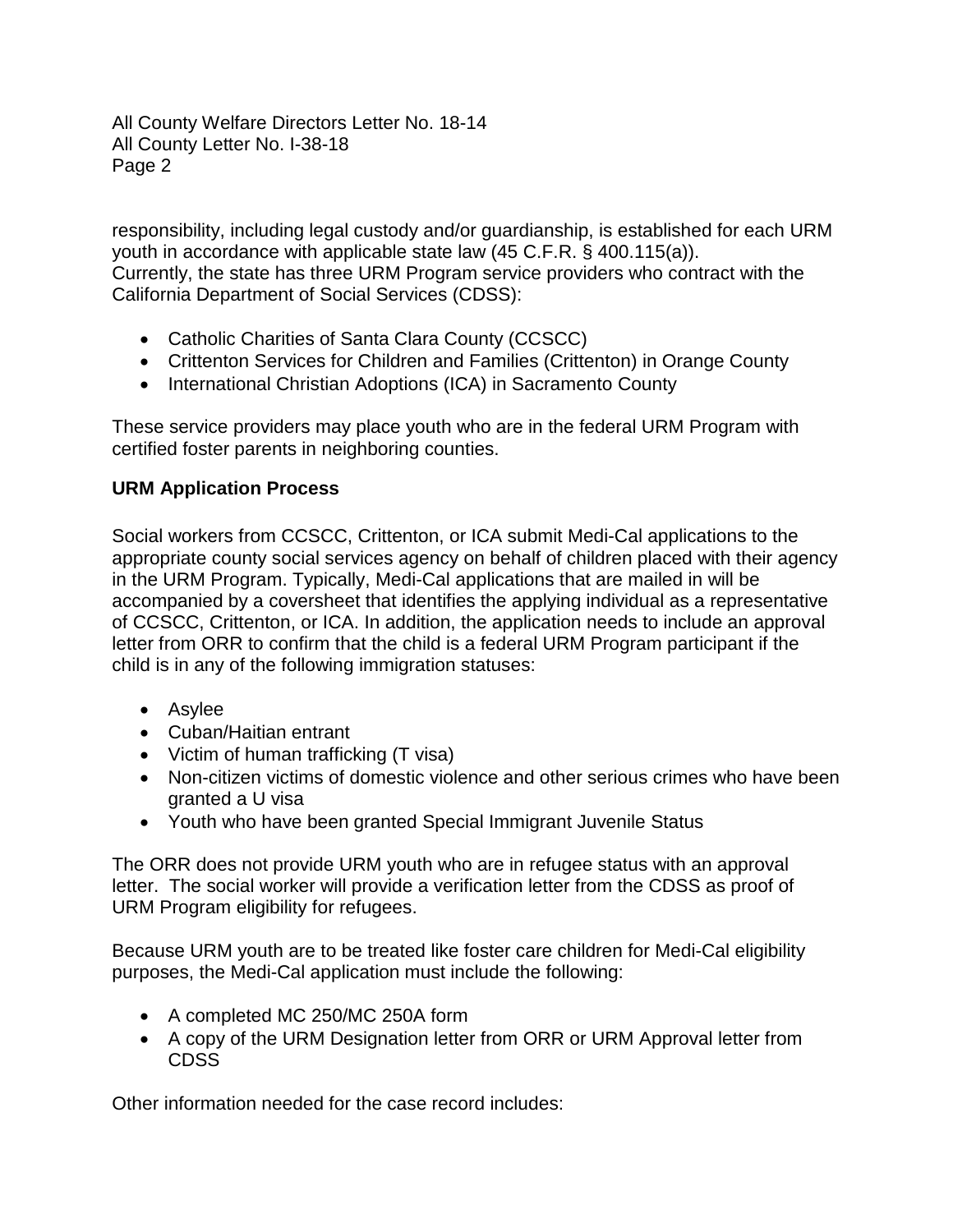- A Social Security Number (SSN) [Please note: The County Welfare Department (CWD) must not delay or deny services for otherwise eligible URM youth who fail to furnish their SSN. If an applicant has not been issued a SSN, normal rules for obtaining a SSN apply. The CWD must update the Medi-Cal Eligibility Data System (MEDS) record when SSN information is provided].
- Immigration status information and/or an immigration document [Please note: The CWD must not delay or deny services for otherwise eligible URM youth who fail to furnish their immigration status. The CWD must update the MEDS record when immigration status information is provided].

### **Medi-Cal Eligibility and Immigration Status Information**

*All children in California under the age of 19 receive full scope Medi-Cal regardless of immigration status, but verification of immigration status is still required for children with a satisfactory immigration status because State law requires the department maximize federal financial participation to the extent available for this population. (Welfare and Institutions Code § 14007.8)* 

The CWD must verify the immigration status of URM youth using the Systematic Alien Verification for Entitlements (SAVE) system in accordance with current Medi-Cal policy unless the Federal Data Services Hub via the California Healthcare Eligibility, Enrollment and Retention System has already verified their status. Immigration status information or an immigration document for the URM youth will be provided along with the URM designee letter when available.

Individuals in the URM Program are eligible for full scope Medi-Cal regardless of immigration status. If immigration status information is not available at the time of application, counties must not delay establishing eligibility during the verification process if the URM youth is otherwise eligible.

Nevertheless, if the immigration status of a URM applicant cannot be verified at the time of application, the CWD must follow up with the service provider. Counties must verify the immigration status of URM youth in accordance with current Medi-Cal policy. If this information is not received, please contact the Refugee Programs Bureau at (916) 654-4356 or at [URM@dss.ca.gov](mailto:URM@dss.ca.gov).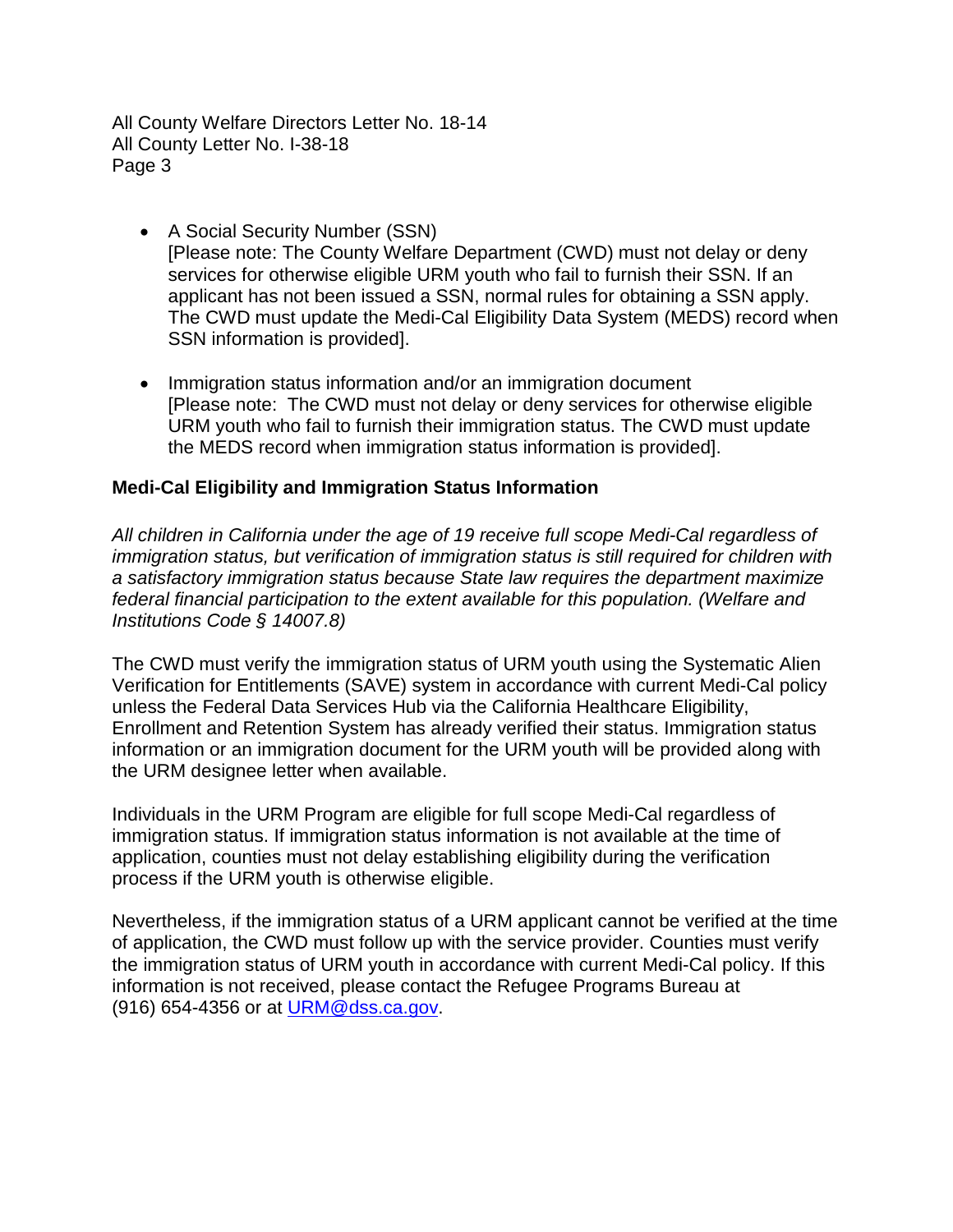### **County of Responsibility for URM Youth**

For purposes of Medi-Cal eligibility, the county of responsibility for URM youth is the county in which the youth resides. Therefore, the instructions on the back of the MC 250 form (which require the MC 250 to be sent to the county in which the foster care agency is located) does not apply to URM cases.

### **Foster Care Maintenance Payments**

Youth in the URM Program do not receive assistance payments (such as a Foster Care Maintenance Payments) through the counties. The only benefits URM youth will access through the county is Medi-Cal under aid codes 45 or 4M. All other services and benefits are provided through the URM service providers CCSCC, Crittenton, or ICA. These URM services are funded by ORR through CDSS administered contracts with the three URM Program service providers.

### **Extended Foster Care for URM Youth**

URM youth are eligible for the URM version of extended foster care if they are between the ages of 18 and 21 and meet all eligibility requirements. URM youth who meet extended foster care eligibility requirements should be placed into aid code 45 for Medi-Cal purposes.

### **Former Foster Youth Program for URM Youth**

URM youth who meet Former Foster Youth (FFY) Program eligibility requirements are eligible to continue receiving full scope Medi-Cal under the FFY Program. When the CWD learns that a FFY eligible URM youth has exited their URM placement (at age 18 or older), the CWD shall seamlessly transition the youth into the Medi-Cal program for FFY and assign the 4M aid code *even if the youth's whereabouts are unknown*. When URM youth age out of the FFY Program at age 26, follow the FFY age out process as set forth in ACWDLs 14-41, 14-41E, and 15-32.

#### **Annual Redetermination**

Counties must follow Medi-Cal Foster Care and FFY annual redetermination rules for the URM population. At annual redetermination, the CWD must contact the URM service provider on record for individuals who are not in the FFY Program.

This includes: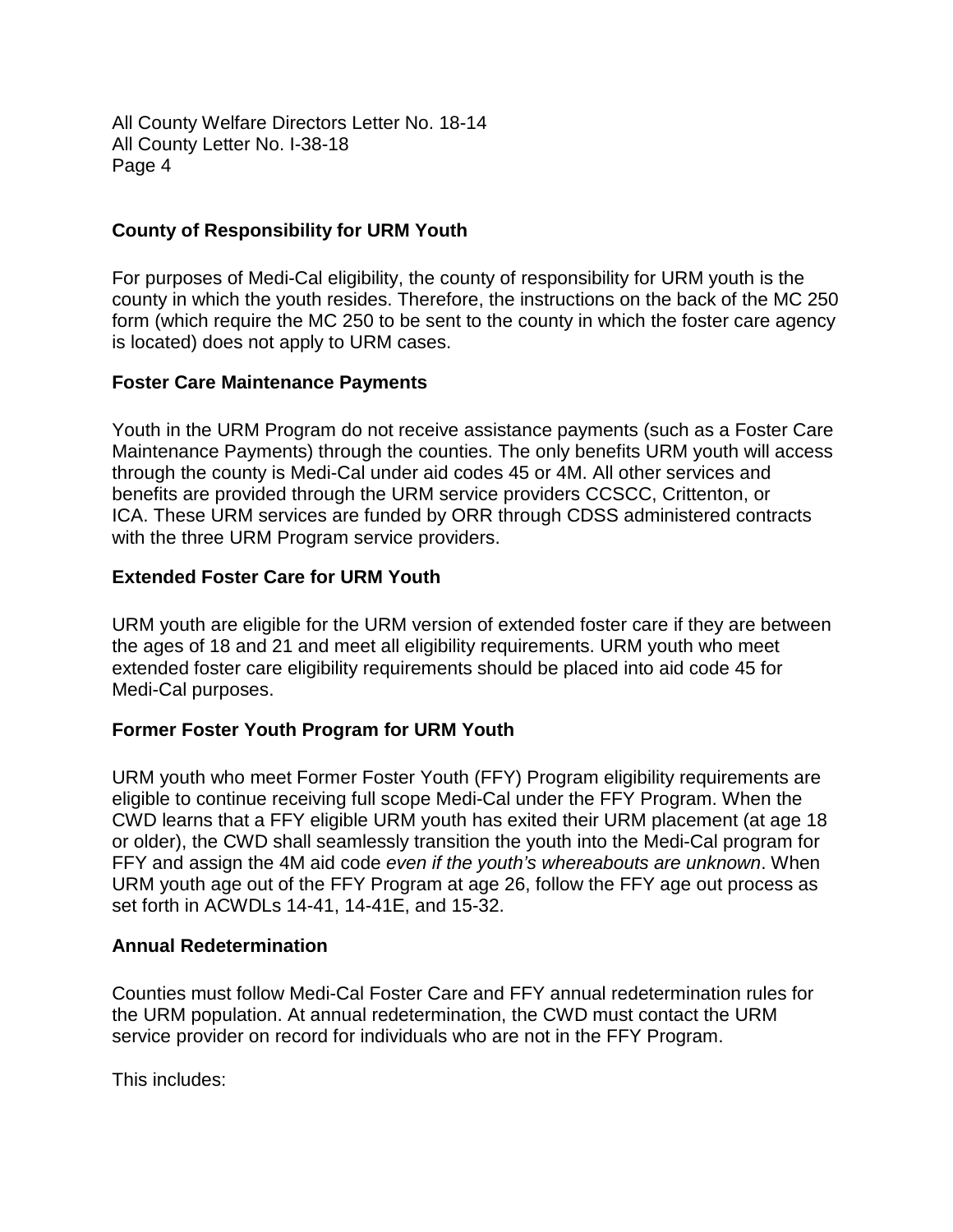- URM Program certified youth who are under 18 years of age and receiving Medi-Cal benefits under aid code 45.
- URM youth 18 to under 21 years of age that have elected to participate in extended foster care placement as designated by the service provider on record CCSCC, Crittenton, or ICA.

The service provider CCSCC, Crittenton, or ICA must verify URM Program eligibility status prior to completing an annual redetermination.

When the CWD is notified of a change in circumstances resulting in a youth exiting URM foster care placement between 18 and 21 years of age, or when the URM youth turns 21 years of age, the CWD will then utilize the MC 250A form and transition the youth into aid code 4M.

Upon transition into aid code 4M, the CWD will send out the Notice of Action (NOA) MC 239 FFY-4 form informing the beneficiary of continuing Medi-Cal coverage. This NOA will also be utilized to inform youth exiting foster care at age 18 or older that they have been automatically moved into the FFY Program.

Once the URM youth is transitioned into aid code 4M, the CWD will send out the NOA MC 239 FFY-3 form at annual redetermination advising them of their continued enrollment in the FFY Program (aid code 4M). Even if the notice is returned to the county due to loss of contact, the youth must be left in 4M until age 26. When there is a loss of contact with a FFY beneficiary, the CWD must move the youth into fee-for-service Medi-Cal if they are in a managed care plan. Because there is no MEDS transaction for county eligibility workers to move a beneficiary from managed care to fee-for-service Medi-Cal, eligibility workers must submit these requests to the Medi-Cal Managed Care Division Office of the Ombudsman through the following link:

<http://www.dhcs.ca.gov/services/medi-cal/Pages/MMCDOfficeoftheOmbudsman.aspx>

Eligibility for aid codes 45 or 4M provided to URM youth should not be terminated prior to age 26 unless the CWD has **verified** that the individual is deceased or not a California resident.

If a URM youth is a Medi-Cal beneficiary on the date he or she becomes an inmate of a public institution, Medi-Cal benefits are suspended not terminated. (Welfare and Institutions Code § 14011.10)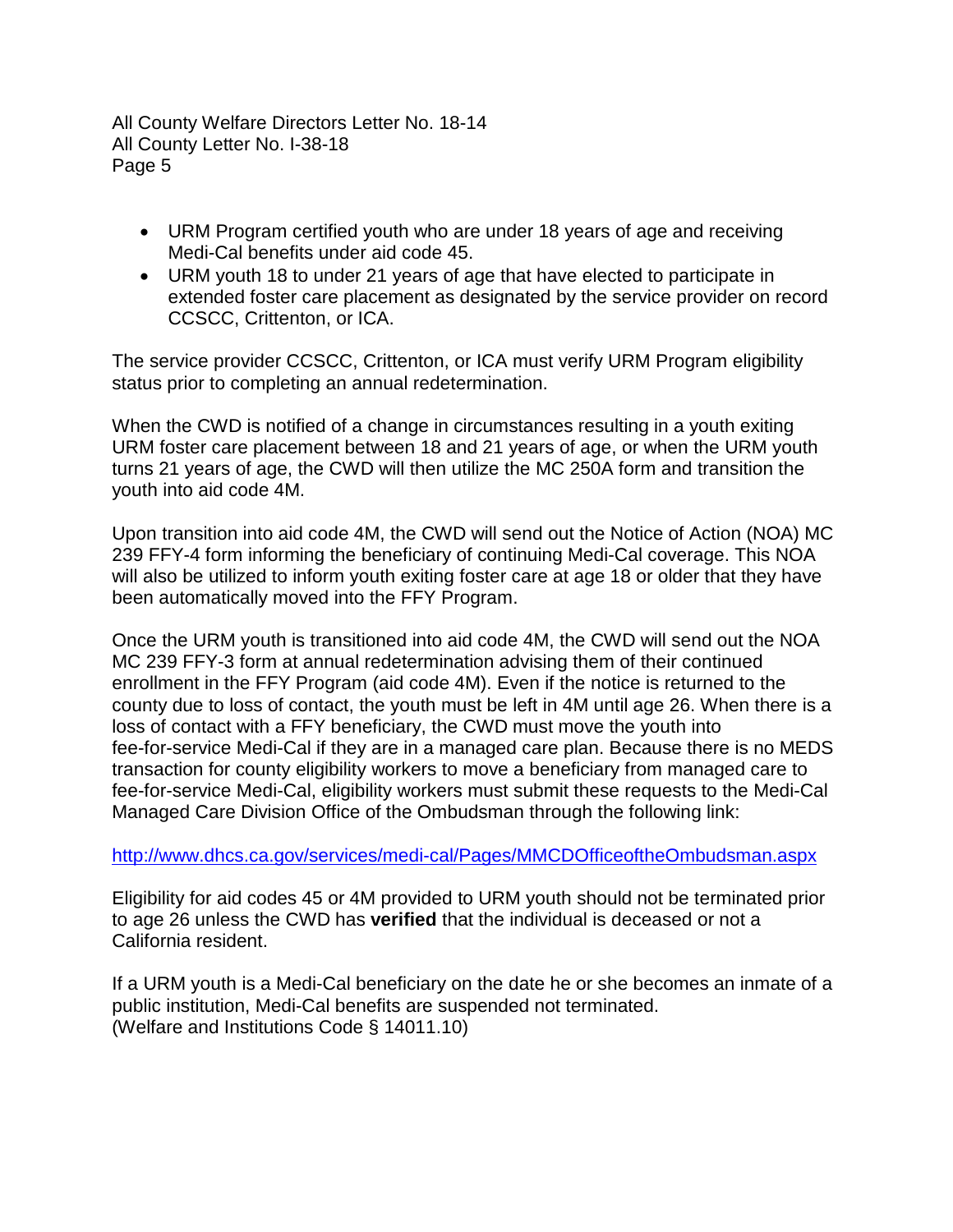#### **URM Beneficiaries and Managed Care**

The Medi-Cal provided to URM youth is fee-for-service Medi-Cal or optional managed care. This means that URM youth in non-County Organized Health System counties, are in fee-for-service Medi-Cal unless they opt into a managed care plan. URM beneficiaries receiving fee-for-service Medi-Cal will not receive a Health Care Options (HCO) packet unless one is requested. If the individual chooses to opt into a managed care plan, he or she will need to select a health care provider. To join a managed care plan, or to get more information about a managed care plan, counties should direct beneficiaries or the service providers to contact HCO between the hours of 8:00 AM and 5:00 PM, Monday through Friday at the following toll free number: 1-800-430-4263.

#### **Inter-County Transfers**

Counties must follow Medi-Cal Inter-County Transfer (ICT) rules, as set forth in ACWDL 18-02, for URM beneficiaries. Do not use the foster care ICT process for the URM population. Medi-Cal eligible URM youth or their service provider (CCSCC, Crittenton, or ICA) must promptly notify the CWD of any change in circumstances including, but not limited to, a change in county of residence. Upon notification of a change in county of residence, the CWD receiving this information shall initiate an ICT in accordance with ACWDL 18-02. The original county of residence must update MEDS to reflect necessary changes in the CURRENT RESIDENCE ADDRESS and RES-COUNTY data fields.

The URM service provider must not be required to submit a new application for Medi-Cal in the new county of residence for a URM beneficiary who is already on Medi-Cal. The case will remain active in the sending county until the receiving county has taken over the record. Counties must work together to ensure there is no break in coverage or benefits during the transition from one county to another.

If you have any questions regarding the URM Program, or related clarification provided in this letter, please direct your inquiry to Camille Ancona, Manager, Funding, and Data Unit, by phone at (916) 653-7785, or by e-mail at [Camille.Ancona@dss.ca.gov](mailto:Camille.Ancona@dss.ca.gov). For questions related to Medi-Cal eligibility for URM youth, please direct your inquiry to Buck Harris, Policy Operations Branch, by phone at (916) 345-8162 or by e-mail at [Buck.Harris@dhcs.ca.gov](mailto:Buck.Harris@dhcs.ca.gov).